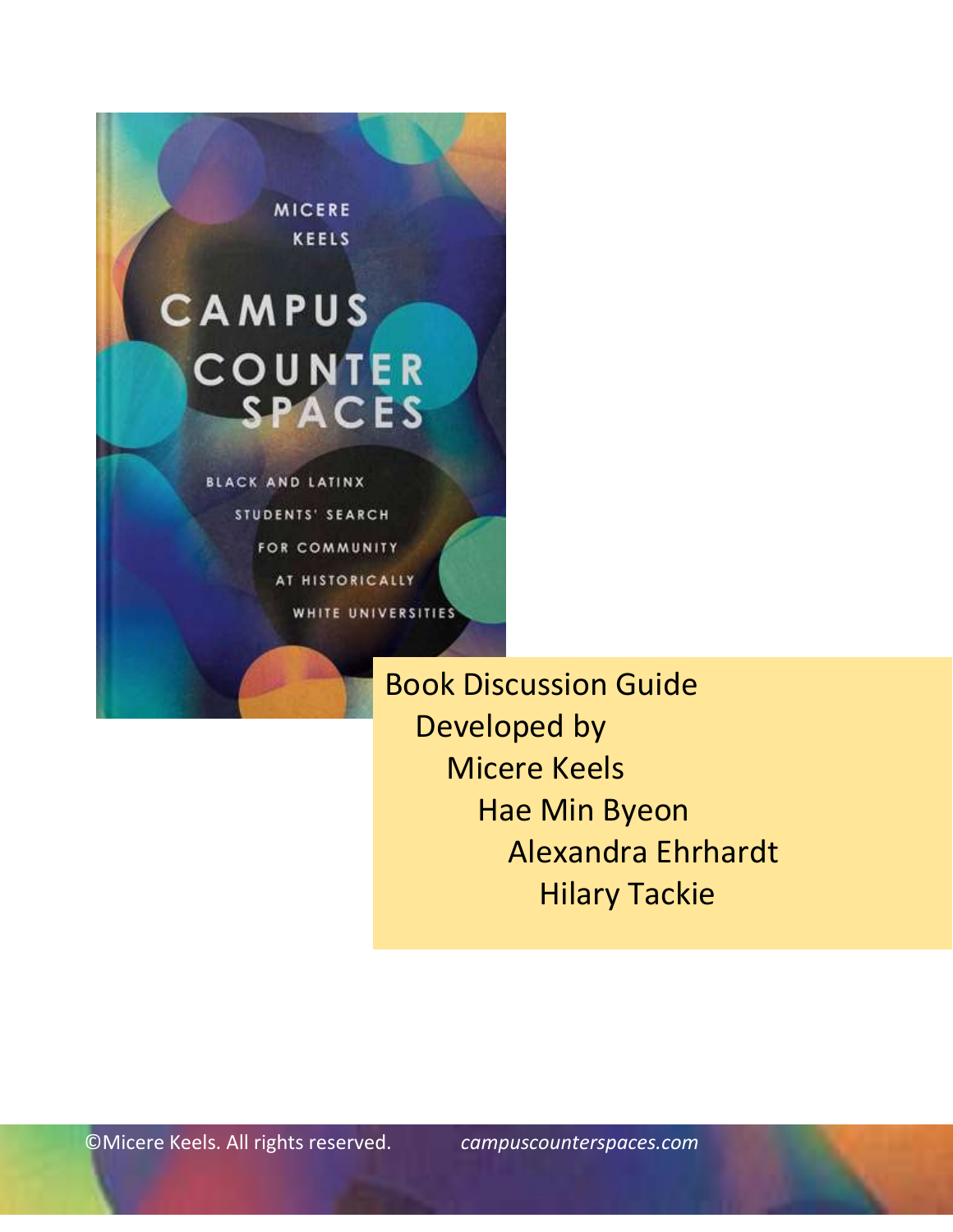## **Table of Contents**

This discussion guide is designed to deepen your understanding of the issues discussed in the book in ways that can help the college planning process as well as facilitate adjustment during the transition to college. It can be used by high school and college counselors, parents, teachers, administrators, students, mentors, and many others who are invested in increasing historically marginalized students' college persistence.

It is my hope that with each discussion it will become easier for historically marginalized youth to challenge taken for granted assumptions about how to be a successful college student.

Min Kello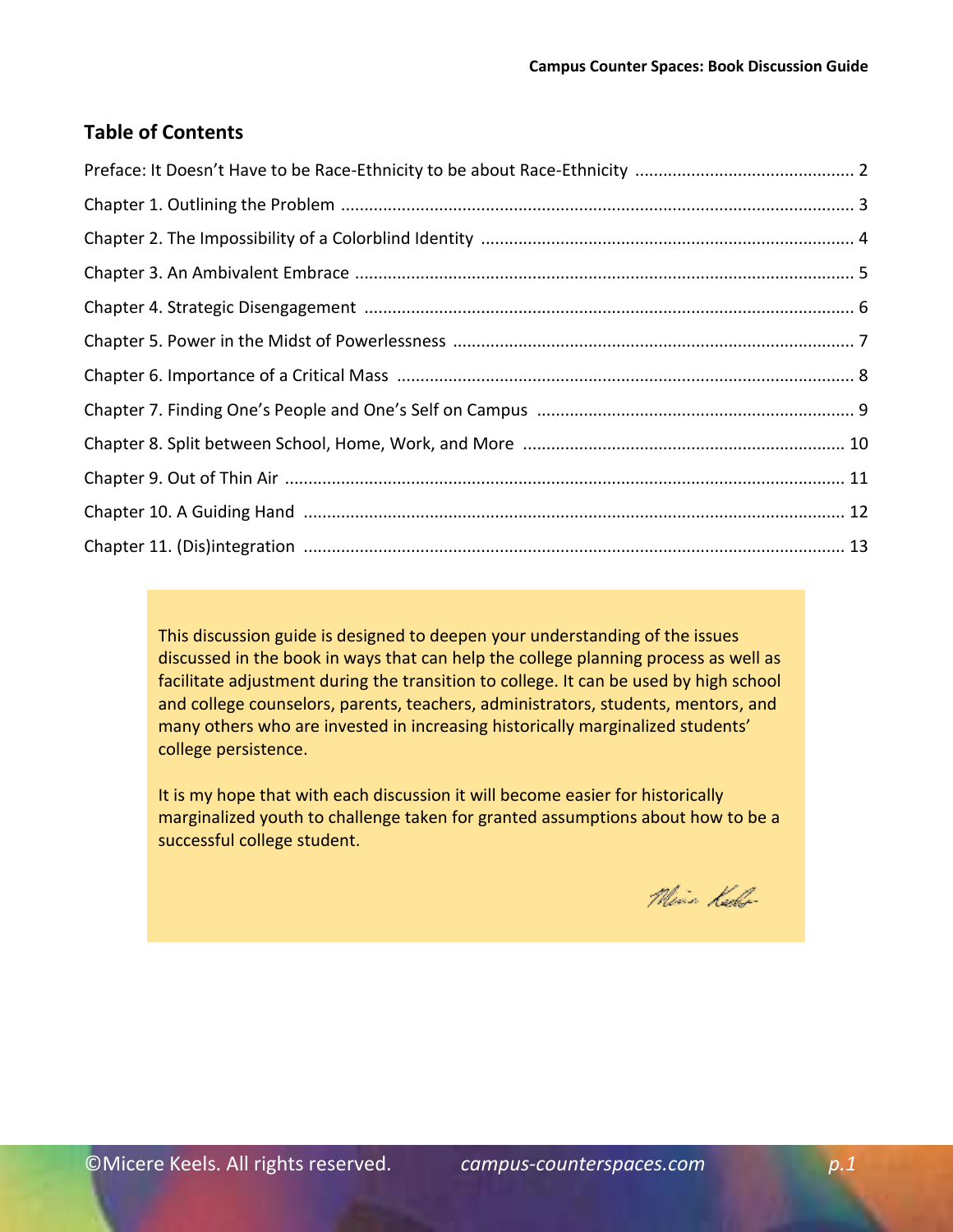# **Preface: It Doesn't Have to be Race-Ethnicity to be about Race-Ethnicity**

"Unlike students with college-educated parents, Marcela had no one to assure her that her struggles were a normal part of the transition. She had no one to offer strategies for managing the workload or encourage her to access campus supports. … Through glimpses into her friends' experiences, Marcela knew that there was insider knowledge she did not have access to. … I begin with Marcela, a student who did not express any direct racial-ethnic identity challenges during the transition to college, because even though Latinx and Black students' college-going identity challenges are often deeply connected to their sense of themselves as Black or Latinx students, many of these challenges are not directly about their racial-ethnic identity. Instead, many of their college-going identity challenges result from structural racism—an intergenerational system in which public policies, institutional practices, cultural representations, and other norms work to perpetuate racial-ethnic inequity. In this system, Marcela was able to feel free of interpersonal discrimination and still experience systemic inequities in her academic and other college-relevant identities." (pg. 3-4)

- **1. What are some of the major psychological costs of college? (pg. 1)** a. Why do minority students attending historically White institutions pay higher psychological costs?
- **2. What is radical growth? (pg. 2)** a. Do you think that it takes radical teaching to create radical growth in students?
- **3. In what ways was Marcela disadvantaged relative to her peers? (pgs. 2-4)** a. Each of us has weaknesses and strengths, what is one of your strengths?
- **4. How is structural racism different from interpersonal discrimination? (pg. 4)** a. What is one aspect of structural racism that you have experienced, or exists in your community?
- **5. Latino is often defined as "a person of Latin American origin or descent." Why is this a gendered way of referring to people of Latin American descent? (pg. 7)**
	- a. What are some differences between the terms African American and Black?
- **6. What are your thoughts on why is race-ethnicity hyphenated throughout the book? (pg. 7)** a. What are some other ethnic groups that have been racialized?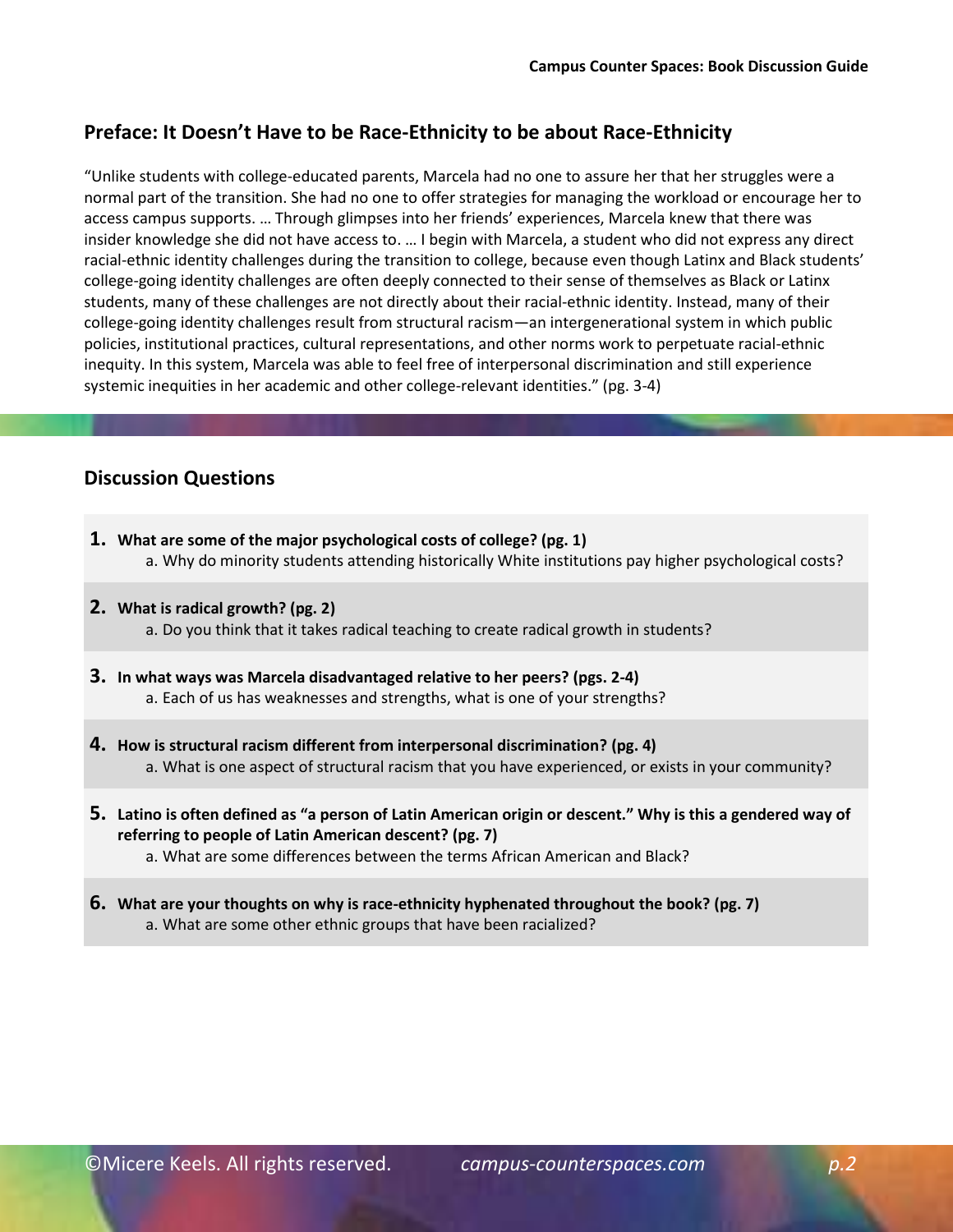## **Chapter 1. Outlining the Problem**

"Expanding [college] access while increasing costs without also attending to increasing the likelihood that students will graduate means that not only is college financially riskier but that increasing numbers of lowincome and low-wealth students, who are disproportionately Black and Latinx, are exposed to that risk. James Rosenbaum and colleagues were among the first to call attention to the fact that given the reliance of low-income students on loans, broadening college access could further disadvantage those students if attention were not paid to increasing their graduation rates. This warning has not been heeded. Enrollment has increased faster among low-income students than among high-income students, but graduation rates have increased faster among high-income than among low-income students … Because Black students take on the most debt, they have been hurt the most by a system that has prioritized broadening enrollment over increasing persistence. If we are to continue promoting college as *the* way to enter or stay in the middle class, we must do a better job of creating differentiated institutional structures that facilitate persistence." (pg. 10)

## **Discussion Questions**

**1. What evidence exists to suggest that access to the financial benefits of obtaining a college degree is a racialized issue?**

a. How does knowing about these trends affect your thoughts about your own financial future?

- **2. What have been some of the harms of the push for "college for all"? (p. 10)**
	- a. Have you been discussing the reasons why you should go to college or have you just been told that you "must" to go to college?
- **3. What are "identity-conscious supports," and how do they promote student success? (p. 11)** a. What kinds of identity-conscious supports could you see yourself finding useful in college?
- **4. List some of the various forms of insider knowledge that help students navigate college life.** a. Who has given you the most advice about how to succeed in college?
- **5. What are microaggressions? (p. 12)**
	- a. Have you ever experienced a microaggression in the classroom? If so, how did the experience make you feel?
- **6. The author states that, "Historically marginalized students need safe spaces to develop" adaptive coping skills in order to "prevent micro-aggressive experiences from derailing [their] day." (p.17) List some of the possible ways micro-aggressive experiences can be disruptive to a student's day.**

a. Collectively brainstorm some healthy ways of coping with experiencing microaggressions.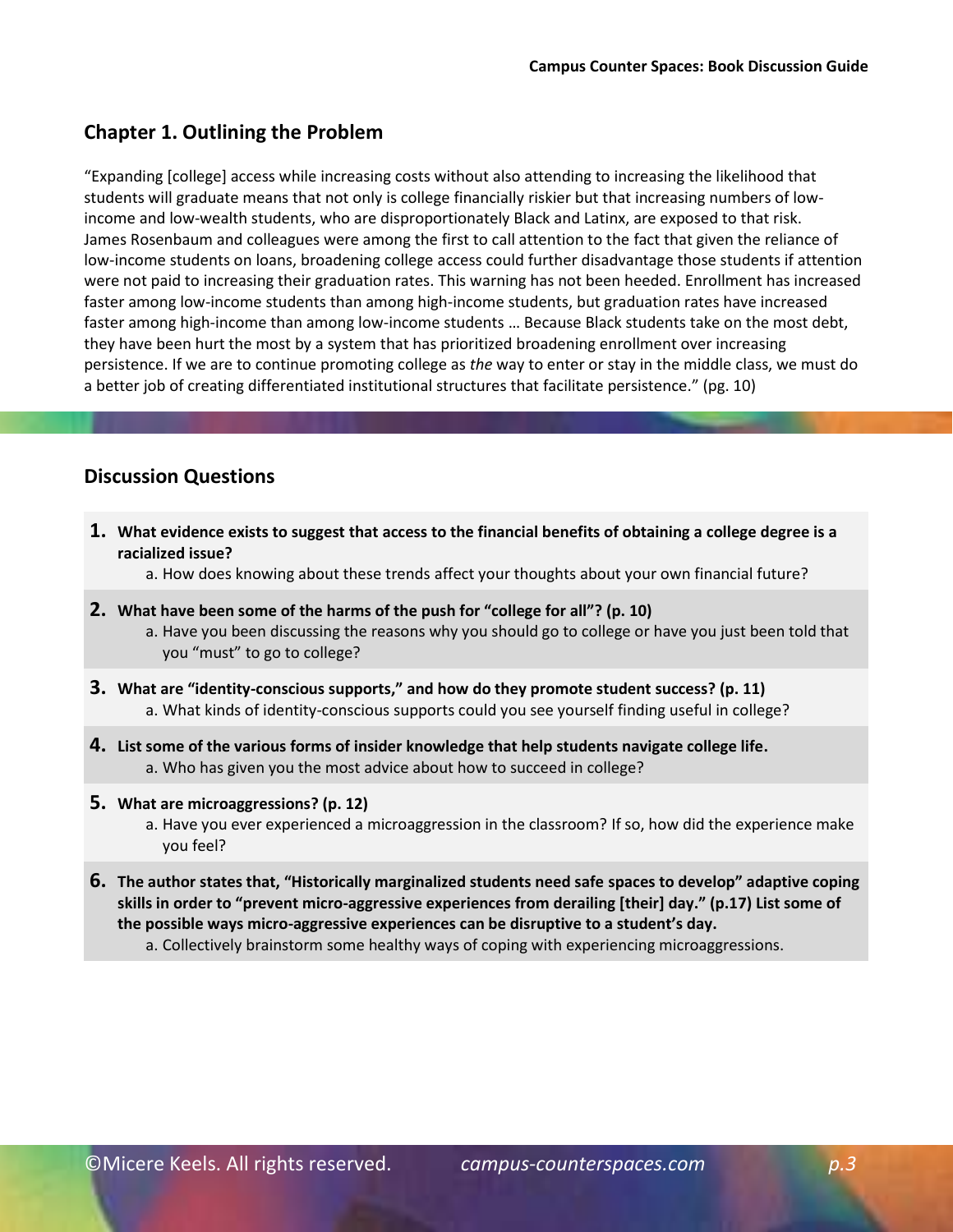### **Chapter 2. The Impossibility of a Colorblind Identity**

"Simply matching the characteristics of a particular racial-ethnic, socioeconomic, gender, or other social group is not enough to determine whether and in which contexts an individual will *claim* that social identity. For example, there were times during the interviews when Julissa clearly identified as Black and liked being identified as one of the 'Black representatives on campus.' This occurred when she discussed her leadership roles in the predominantly White campus organizations. However, she also actively rejected being seen as just another member of the 'Black community' on campus, a community that she stereotyped as 'entitled,' 'not inclusive,' "[without] school spirit," and low achieving. This one social identity—Black American—is associated with different stereotypes, roles, and opportunities, depending on the context in which it is evoked." (pg. 24)

### **Discussion Questions**

- **1. What is the difference between "identity" and "identification"? (pg. 23)** a. Are these two things interchangeable? Can they be separated?
- **2. What is "respectability politics"? (pg. 24)**
	- a. How does "respectability politics" constrain the self-expression of youth from historically marginalized groups?
- **3. "What has lingered from post-racial arguments is the idea that foregrounding race-ethnicity perpetuates racism, the argument being that if we want racism to disappear, we must first ignore the existence of race-ethnicity." What is a large consequence of this type of argument? (pg. 26)** a. How would you feel if someone excluded an aspect of your identity from public discussion?
- **4. What is racialization, and why is it a relational process?**  a. Do you agree with Dr. Bonilla Silva's argument of racialization?
- **5. How does the "the math-science death march" perpetuate structural racism and cultural misassumptions? (pg. 29)**

a. How does it demonstrate the belief that competition is necessary to weed out "less able" students?

**6. "As Dr. Na'ilah Nasir notes, youth are always searching for ways of understanding who they are, and whenever they are in doubt, culture provides many stereotypes to fill the gap." How does this quote from Dr. Nasir reflect Julissa's college experience? (pg. 30)**

a. In what ways has cultural stereotypes filled gaps in your understanding of who you are?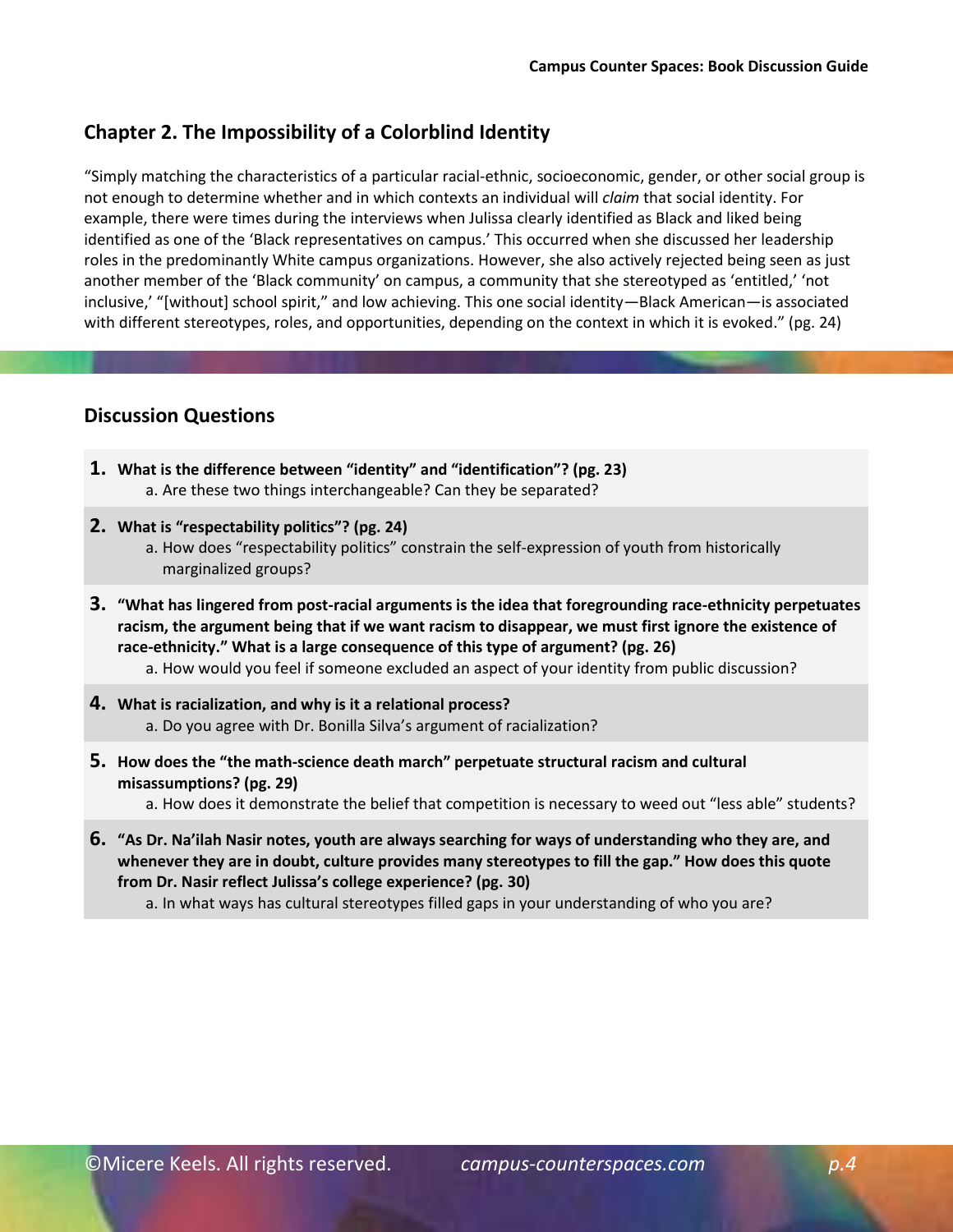### **Chapter 3. An Ambivalent Embrace**

"We found that one-third of the 533 students in our larger survey were under tremendous financial pressure. These students started college in financial distress. What we focus on in this chapter, however, is the added psychological burden of managing the internal conflict of investing in a degree that they doubted would be worth the cost. As one political science and history major put it, 'My biggest fear is that while I'm bending over backwards to pay off my tuition, I won't be as successful as I plan to be in the future.' Even those seeking profitable majors were worried; as one economics and marketing major put it, 'Sometimes I wonder if college is worth it, because even with a degree, nothing is guaranteed in the current state of the economy. Sometimes I feel like maybe I am just wasting my time, especially when I could instead be learning a useful trade or skill that a college degree doesn't provide.'" (pgs. 41-42)

## **Discussion Questions**

- **1. What is the "college for all" expectation?**  a. Who or what do you think helps produce this expectation?
- **2. How does "important insider cultural information" help students in financial distress? (pg. 42)**  a. How does this reflect the cultural knowledge of higher-income families??
- **3. What are some of the reasons why obtaining a college degree is important to students from lowerincome families? (pgs. 43-44)**

a. What are some reasons why obtaining a college degree may be important to you?

- **4. How did Tanya's personality help her navigate through financial distress? (pgs. 48-49)**  a. How is her personality similar or different from yours?
- **5. Why do the authors state that an "abundance of financial aid information" is not enough? (pg. 50)**  a. Has your school provided help with making financial decisions about college?
- **6. How can students benefit from counterspaces for financially marginalized students?**  a. Why is it difficult to organize student clubs based on social class?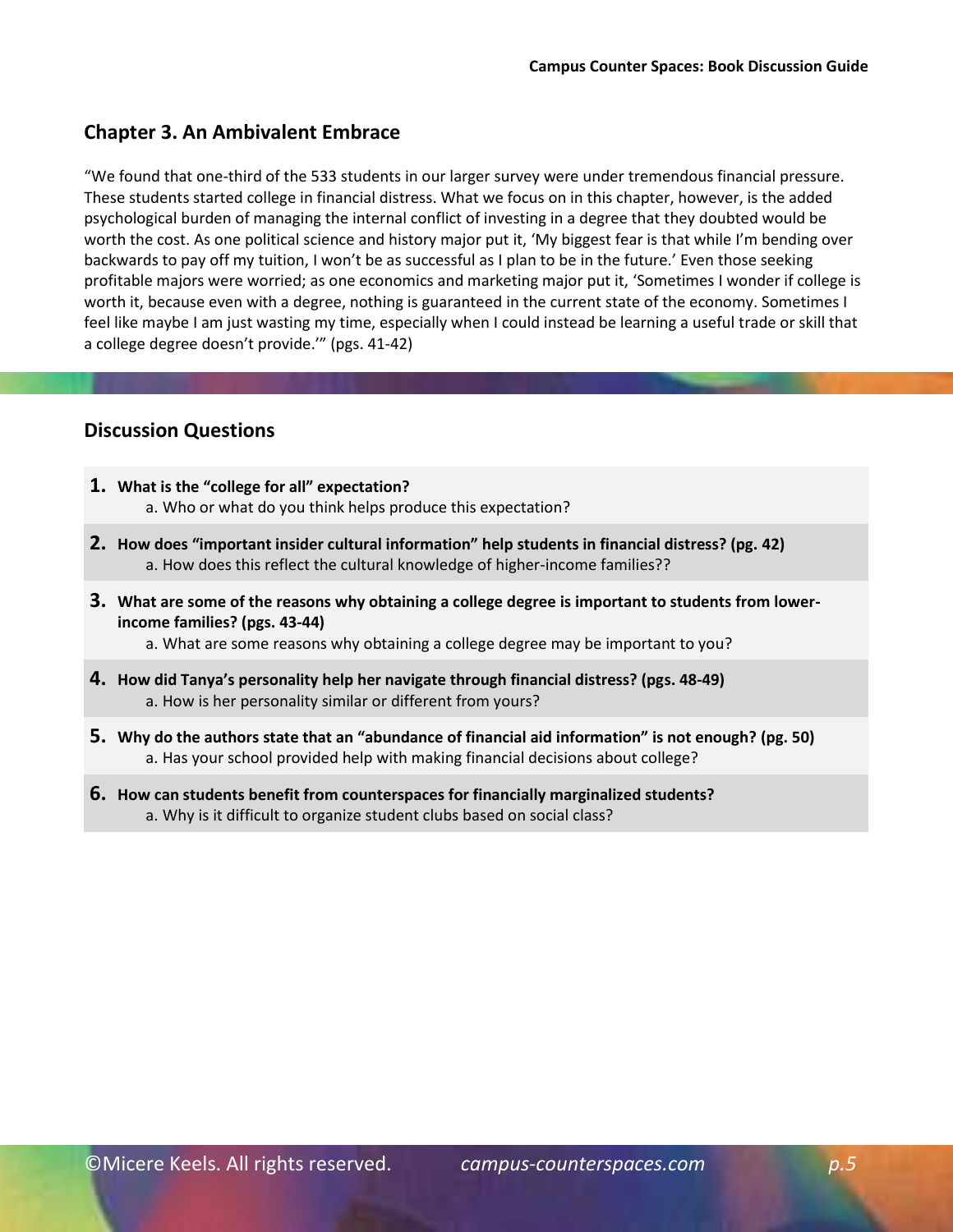### **Chapter 4. Strategic Disengagement**

"College is marketed to minority students as a place where Claire and Fiona should feel safe to explore their interests and discover new passions while enjoying equality among their peers. College will become their respite from the world outside. If the recruiters are to be believed, race-ethnicity and gender should play additive and integrative roles by contributing to campus diversity. But Claire and Fiona found that others responded to their race-ethnicity and gender in subtractive and rejecting ways. … Their experiences with campus exclusion led them to realize that college life would not be the one they saw in TV sitcoms and movies. They learned that their college experience would have to be restructured in ways that would protect their core sense of themselves as Black women and allow them to maintain their educational goals and career ambitions despite their marginalizing experiences on campus." (pgs. 55 & 57)

## **Discussion Questions**

- **1. Identify a few instances that encouraged the students in the chapter to separate their academic identities from their institutional identities?**
	- a. What are some ways that you may have experienced conflict between who you are personally and who you are expected to be in school?
- **2. What does it look like to disconnect from campus life while maintaining one's academic life?**  a. Considering the experiences of the students discussed in the chapter, list some supports you would find useful to succeed in college if you had to disconnect from campus life.
- **3. In what ways did the students in the chapter experience their universities as emotionally unsafe?** a. How do you think you would react if you felt emotionally unsafe at college?
- **4. What are some problems with the expectation that college will be students' complete home away from home? (p. 52)**

a. What are some of the assumptions that you have about what college life will be like for you? Do your assumptions resemble the "cosmopolitan canopy"? (p.55)

**5. Colleges are assumed to be spaces that promote diversity and identity exploration. However, this chapter shows that not everyone has the same access to that experience. Fiona states: "Some people are more friendly, they don't really care about your skin color. And some people you can tell that it**  affects how they're about to approach you. Or how they expect you to approach them." (p. 53).

a. How did counterspaces contribute to Fiona and Claire's self-exploration, identity formation, and self-determination?

**6. Refer to question 4 above and find one news story about minority students having experiences at college that made them feel emotionally unsafe.** 

a. Collectively, brainstorm some ways of managing those experiences in healthy and productive ways.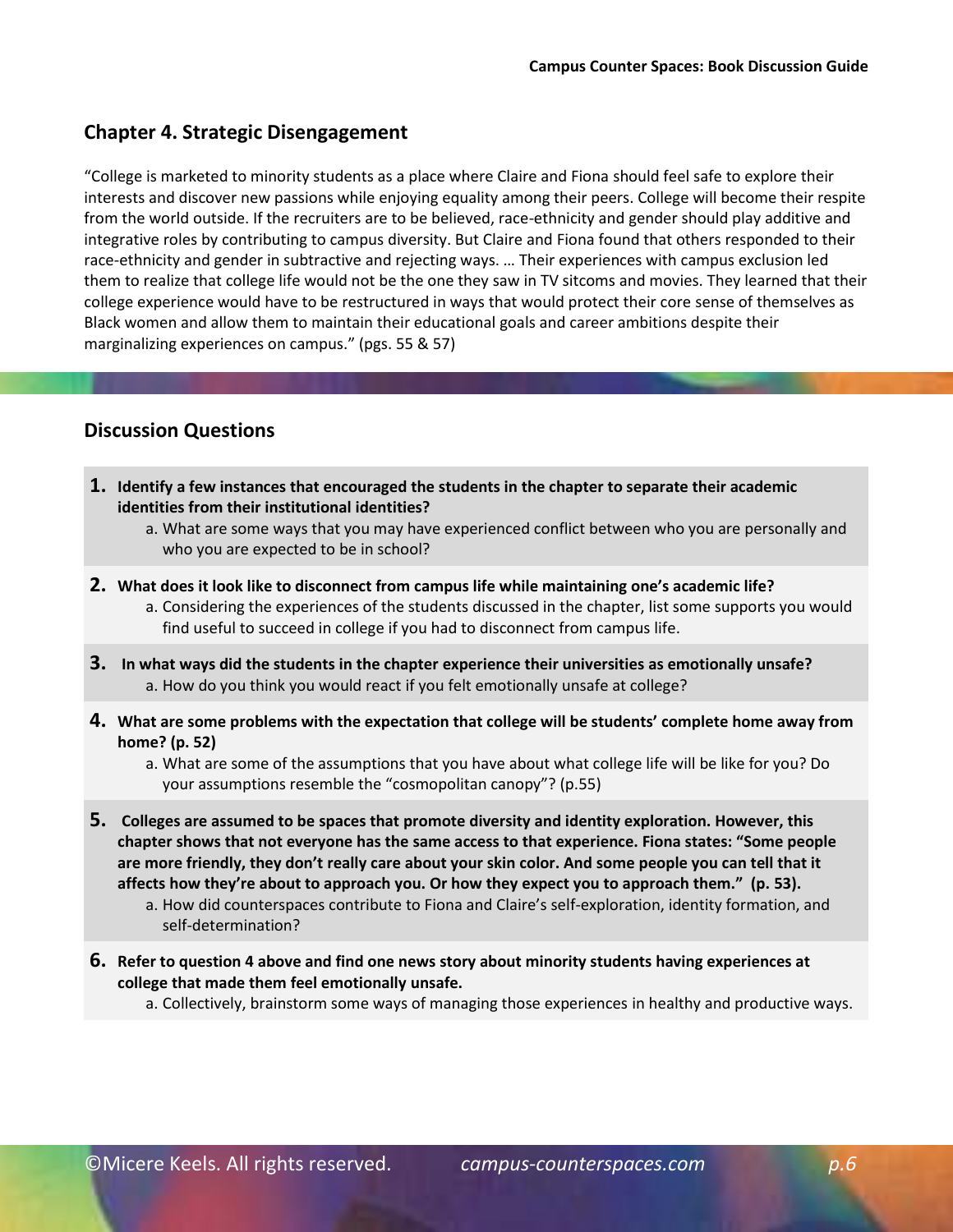#### **Chapter 5. Power in the in Midst of Powerlessness**

"Traditional models of college student development argue that college provides young adults with time and space to free themselves of sociopolitical concerns and embark on individualized self-development. That is rarely true for students from historically marginalized groups, however, and in today's climate, Black and Latinx students do not have the luxury to dissociate from larger sociopolitical issues." (pg. 74)

#### **Discussion Questions**

- **1. How did Cindy and Faith differ in their pathways into college? (pg. 71)**  a. Are your high school experiences more like Cindy or more like Faith?
- **2. What kinds of experiences with racial-ethnic injustice did Cindy and Faith report? (pgs. 74-75)**  a. Have you experienced or witnessed any racial-ethnic injustice?
- **3. Why do the authors describe counterspaces as means through which individuals can develop agency? (pgs. 76-79)**

a. Why do you think it is important to develop agency?

- **4. How did participating in counterspaces relate to Cindy's sense of empowerment? (pg. 78)**  a. How empowered do you feel to participate in responses to racial-ethnic injustice?
- **5. What were Faith's reasons for describing separate graduation ceremonies held just for Black students as a form of self-segregation? (pg. 79)**

a. What are your thoughts about students organizing special Black or Latinx graduation ceremonies?

**6. How does critical awareness differ from critical consciousness? (pg. 80)**  a. Have you had any classes that have influenced your critical awareness and/or critical consciousness?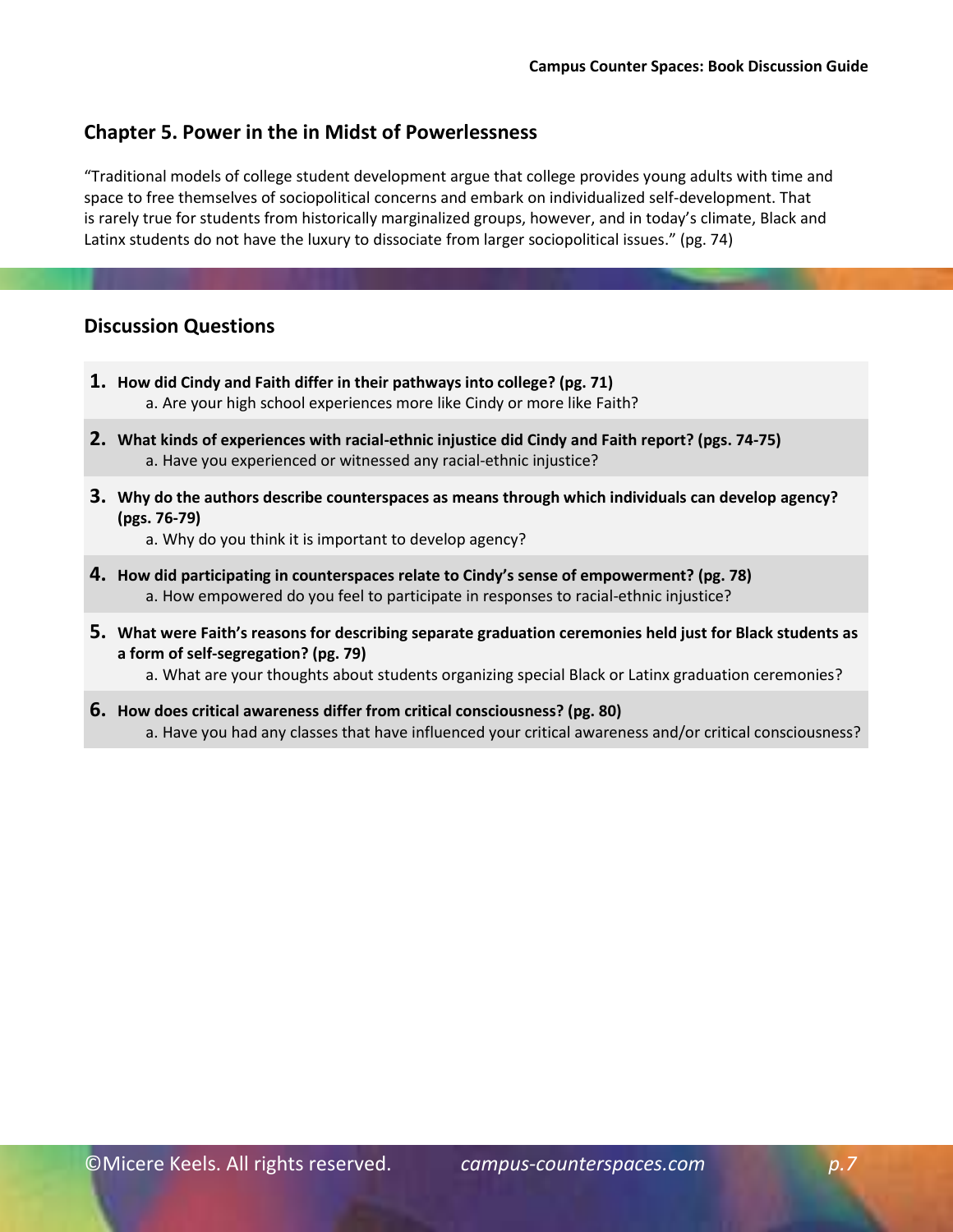### **Chapter 6. Importance of a Critical Mass**

"Although all students face challenges as they adapt to college life, the transition can be particularly stressful for minority students transitioning to historically White institutions. These challenges are not only due to their lack of experience and comfort with being in a mostly White space; White students and staff are often equally, if not more, inexperienced and uncomfortable building bridges across racial-ethnic boundaries. Both microaggressions and overt discriminatory acts leave minority students feeling unwelcomed. As these experiences accumulate, minority students often begin to feel self-conscious, self-critical, and alienated from the college life they imagined." (pgs. 94-95)

- **1. What is structural diversity, and why is it not enough? (p. 83)**  a. Were any of your elementary or high schools structurally diverse?
- **2. The authors call for the need to move beyond structural diversity to foster interactional diversity. What is interactional diversity? (pg. 95)** 
	- a. Why does it take intentional efforts to create interactional diversity?
- **3. What types of institutional supports could help students build friendship across racial-ethnic boundaries?** 
	- a. What have been your experiences with building friendships across racial-ethnic boundaries?
- **4. What do authors mean when they say that understandably, students dismissed "the personal impact of prejudice and discrimination" as a way of coping with discrimination and microaggression? (pg. 86)**  a. Do you think that normalization of discrimination can ever be an effective way of coping?
- **5. How do anxieties about negative racial-ethnic stereotypes influence how Black and Latinx students' participate in the classroom? (pgs. 88-91)** 
	- a. Have you experienced self-doubt at school?
- **6. How did having a "critical understanding of oppression" help students cope with feeling marginalized in the classroom? (p. 91)** 
	- a. How might college administrators or student organizations help reduce the burden of marginalization?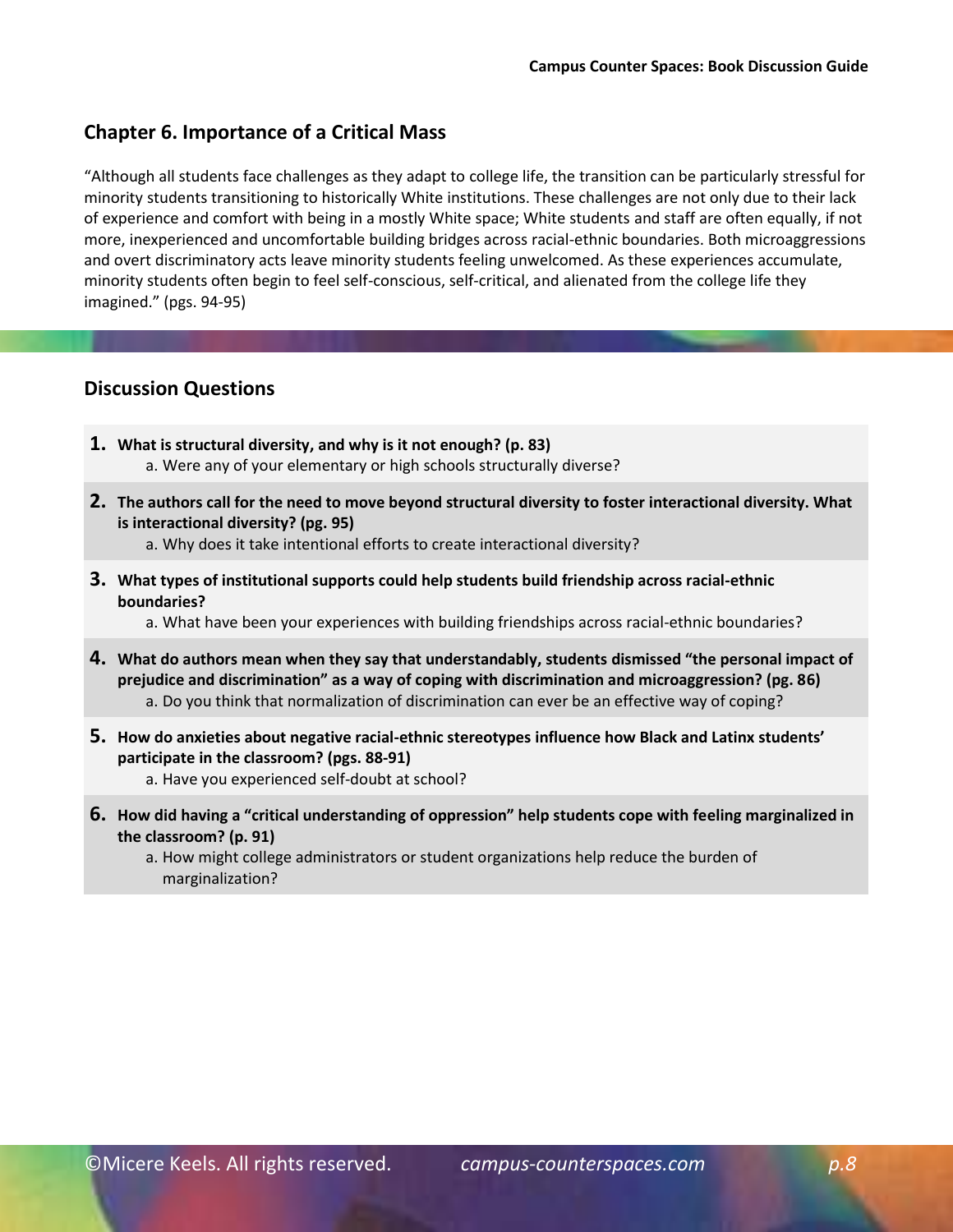# **Chapter 7. Finding One's People and One's Self on Campus**

"This emphasis on networking and extracurricular activities begins long before students set foot on campus. During junior year of high school, students sit through presentations on finding their college fit and are repeatedly told that college is not just for higher learning. They are told that they are choosing the place that will be their whole world for at least four years, so they should figure out if it 'feels right,' if it attracts the type of peers they can imagine as lifelong friends, if it has the social and extracurricular activities that will keep them entertained, and if they can build connections that will get them jobs when college is over. Continuinggeneration students hear stories about joining that perfect club or Greek organization that connected them to the people who became their closest friends and who opened doors to that perfect job. From academic literature to popular psychology in teen magazines and movies, young adulthood is presented as the age of finding oneself." (pgs. 96-97)

- **1. What are the seven vectors of college student development as suggested by Chickering and Reisser? (pgs. 97)** 
	- a. How does this relate to any of your reasons for going to college?
- **2. Why is there no one single minority experience? (pg. 98)**  a. What are some important factors that would create different "minority experiences"?
- **3. What are racially-ethnically marked and unmarked spaces? (pgs. 98-100)**  a. Are there any racially-ethnically marked and unmarked spaces in your school?
- **4. During a rough transition to college, Aliyah found solace in a faith-based group and the women's business club organizations. What drew her to these spaces? (pgs. 105-107)**  a. Do you participate in any clubs/groups, and what drew you to those clubs/groups?
- **5. Lucas focused on participating in activities not related to race-ethnicity. What purpose did these activities serve in regard to his racial-ethnic identity? (pgs. 107-108)** a. Do you think that Lucas' strategy would work for you?
- **6. What purpose does collaboration serve in fostering a campus culture that does not marginalize minority student organizations as being solely for the development of one's racial-ethnic identity? (pg. 109)** 
	- a. In what ways does your school promote co-operation and collaboration among student groups so that students can feel encouraged to participate in a diverse range of groups?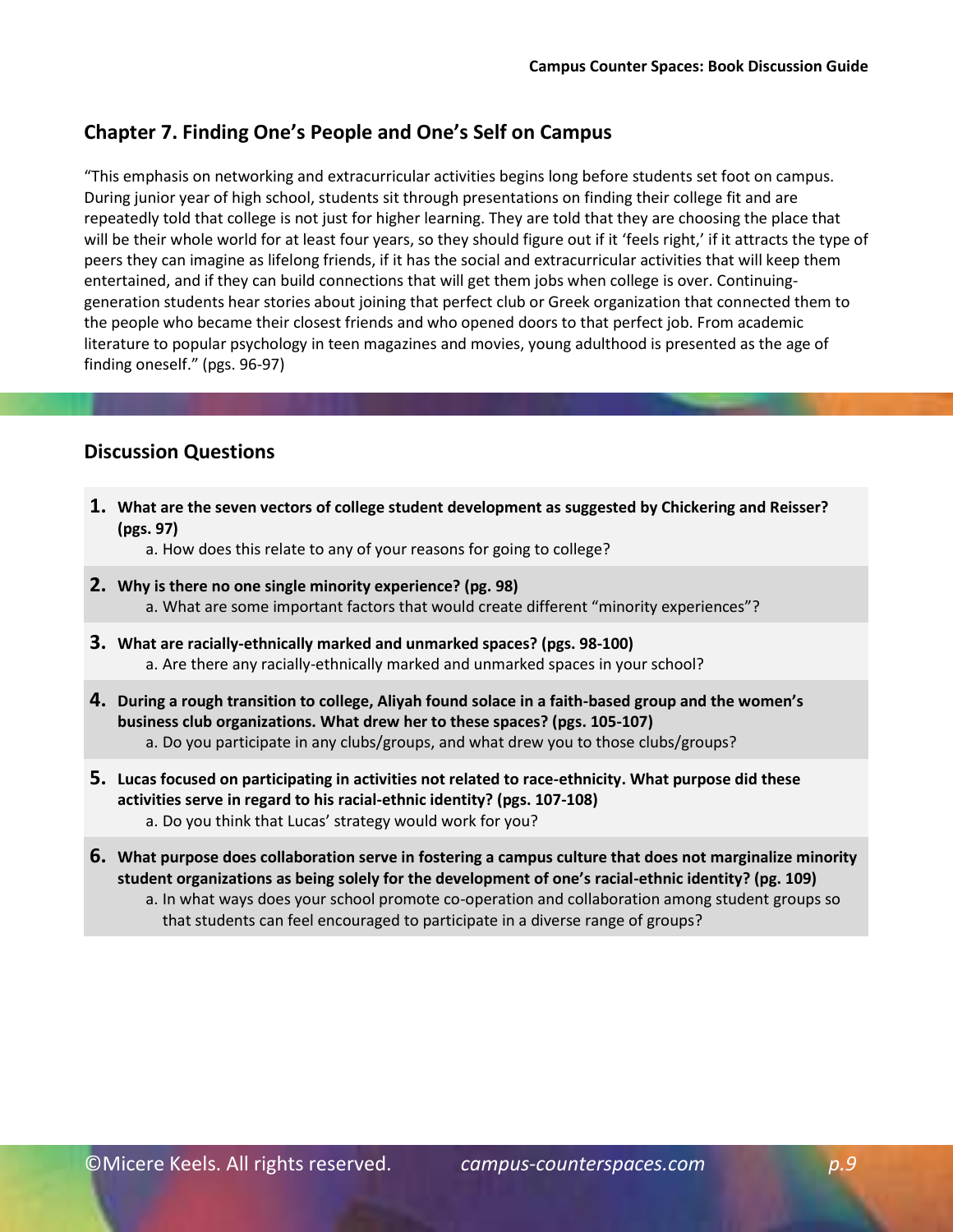#### **Chapter 8. Split between School, Home, Work, and More**

"Many commuting students are moving between divergent social worlds. Their focus and energy are split between environments that abide by different norms and priorities, forcing them to shift their self-presentation throughout each day. This lack of coherence can make college more challenging than it is for students who reside on campus. … Commuting students are more than simply students who cannot walk from their dorm or apartment to their classes. Often, these students are also likely to work more than twenty-five hours per week, are first-generation students, and are financially independent." (pgs. 111 - 112)

#### **Discussion Questions**

- **1. It is assumed that commuting to college presents a challenge because of a lack of consistency between home and school life. In what ways was this true for the students discussed in the chapter?**
	- a. What differences do you expect to encounter (or have encountered) between your home life and your college life?
- **2. In what ways is the assumption that college students live on campus associated with particular ideas of who college students are?** 
	- a. What are some factors that may lead to you living off-campus?
- **3. What were some of the ways that living at home supported Lucia, Kara, and/or Sammy?** a. What are your expectations for how your family will support you while you are in college?
- **4. Kara had the lowest campus engagement of the three students profiled in the chapter. Make a timeline of how the various barriers she faced contributed to her low engagement.**

a. If you had the opportunity to come to Kara's defense, what would you say to the professor she mentions on page 131?

- **5. How important were finances to these students' decisions to commute to campus?** a. What are some questions that you have about paying for college?
- **6. Sammy appreciated the student center that his school had for commuting students. What were some of the benefits the center provided Sammy? (p.122)**
	- a. What may be some other ways that colleges can help commuting students have a good experience?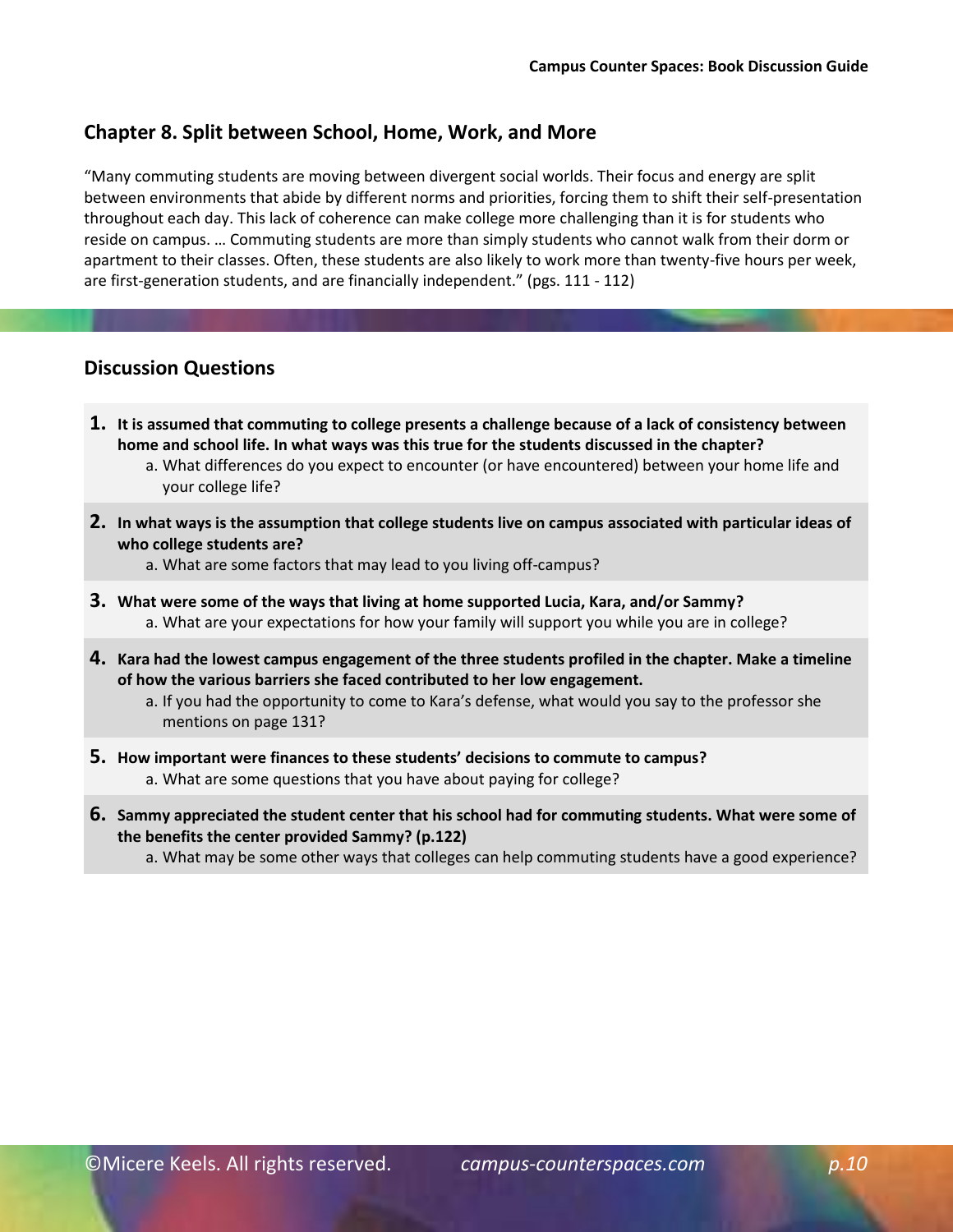## **Chapter 9. Out of Thin Air**

"We all have multiple identities that become more or less salient, depending on the context. When our multiple identities cohere, growth in one identity domain can strengthen and facilitate growth in other domains. For instance, a student who enters college with a strong activist identity could strengthen this aspect of her identity as she furthers her academic identity as a political scientist. Conversely, when there is conflict or tension between identities, growth in one domain can weaken other domains. For example, a student who enters college with a strong religious identity could feel tension between this identity and his emerging academic identity as a physicist. Maintaining conflicting identities is most challenging when the conflict occurs between two or more highly salient aspects of one's sense of self." (pg. 125)

- **1. What is academic identity? (pg. 125)** a. What are some of the factors that have influenced your academic identity?
- **2. What are social identity threats, and how can they affect how someone feels about themselves? (pg. 126)**
	- a. Can you think of any interactions or situations that may have been threatening for some aspect of your identity, such as your racial-ethnic, gender, religious, or other identity?
- **3. What is the "good daughter dilemma," and how does it affect the pursuit of academic opportunities? (pg. 128)**
	- a. Does something similar exist in your life?
- **4. What were the similarities and differences between Kara and Cindy's experiences with their guidance counselor or academic advisors?** 
	- a. Based on your own experiences, what can high school guidance counselors or college academic advisors do more of or do differently to better to support students like you?
- **5. Did Cindy integrate her family identity and her academic identity, or did she keep them separated? (pg. 135)**
	- a. When you think about who you are at school and who you are at home, do you integrate your academic and family identities or keep them separated?
- **6. What institutional supports were in place to help Cindy and Kara with their college transitions? (pg. 197)** a. Why is it important to have college transition supports that go beyond helping students move in and select their courses?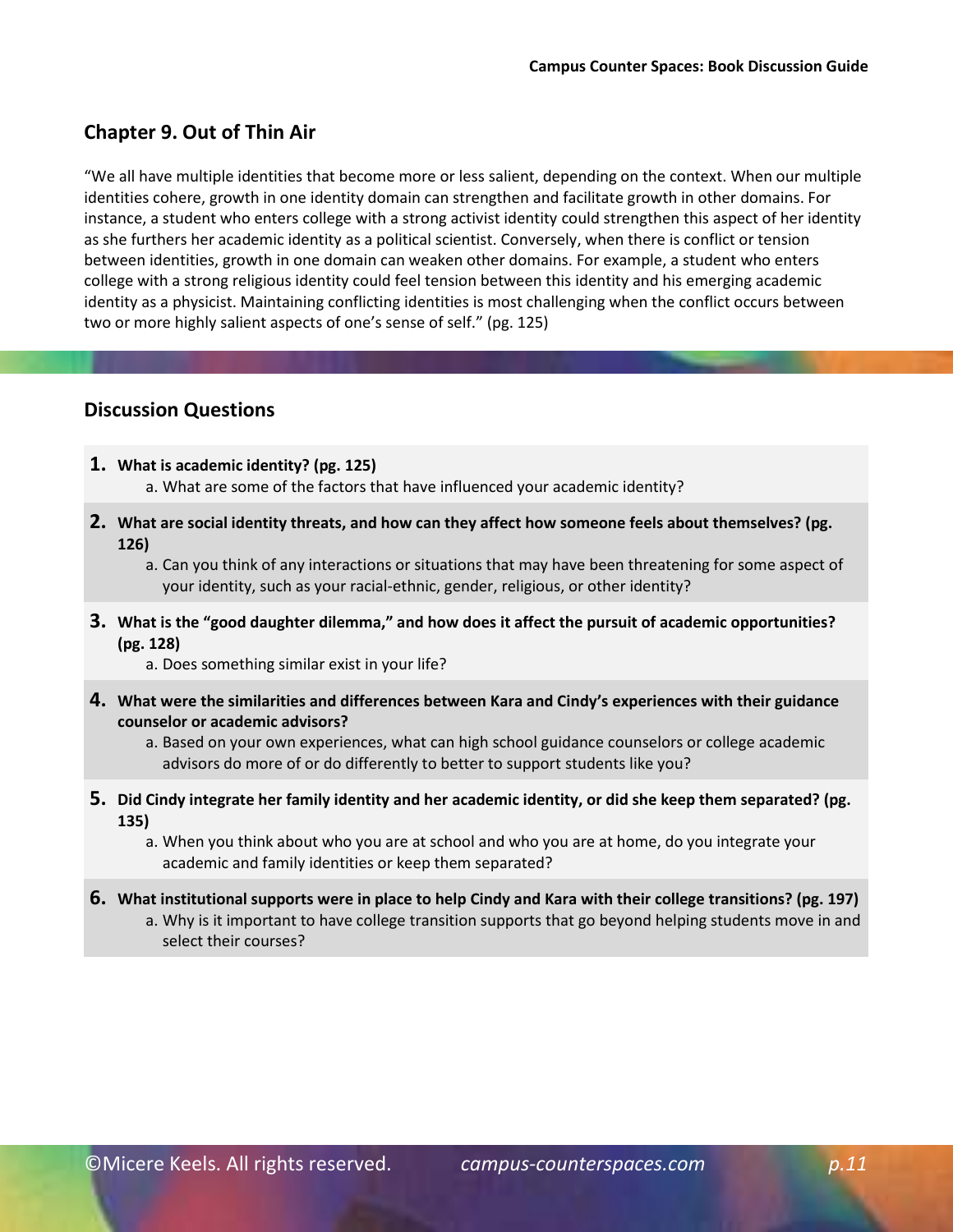## **Chapter 10. A Guiding Hand**

"Only recently have we begun to hear of the 'vanishing' presence of Latinx men in college—'vanishing' because of their erasure from college campuses. In 2015, 43 percent of all Latinx college students were men, compared to 54 percent in 1976. The attention and programming directed to Black men is warranted; Black men make up only 5 percent of undergraduates at degree-granting colleges. However, Latinx men are not doing any better. They currently make up less than 8 percent of undergraduates at degree-granting colleges. As Victor Sáenz and Luis Ponjuan note, 'despite these trends, research attention to [Latinx men] has been minimal, and public outcry has been almost nonexistent.'" (pg. 139)

## **Discussion Questions**

**1. The traditional expectation is that students should make campus and the people they meet there their complete social world. How might this expectation be harmful for students from historically marginalized groups?** 

**2. What are two factors that may place Latinx men at odds with their institutions' cultural orientations? (pg. 140)** 

a. How could these factors affect their risk for dropping out of college?

- **1. Name a common institutional solution to the problem of students leaving college "because of their inability to adjust to the college context"? (pgs. 140-141)** 
	- b. Why may this not be the best solution for students from historically marginalized groups?
- **3. What are the four "motivation orientations" mentioned in this chapter? (pgs. 141-142)**  a. What are your motivation orientations for pursuing postsecondary education?
- **4. "In sharp contrast to the experiences of the Latinx women discussed in chapter 9, José was able to quickly overcome his parents' doubts." What did José have to overcome to focus on school? (pg. 145)**  a. What are your thoughts about whether and how gender may have an effect on your own
	- educational experiences?
- **5. Marco pursued college with much more of an independent mind-set than Jose and Lucas. How did such a mind-set affect Marco's first year of college? (pgs. 147-151)** 
	- a. Do you think that, while in college, you will be (or are) more like Marco, Jose, or Lucas, and why?

a. What do you think about the importance of maintaining connections to pre-college friends and mentors?